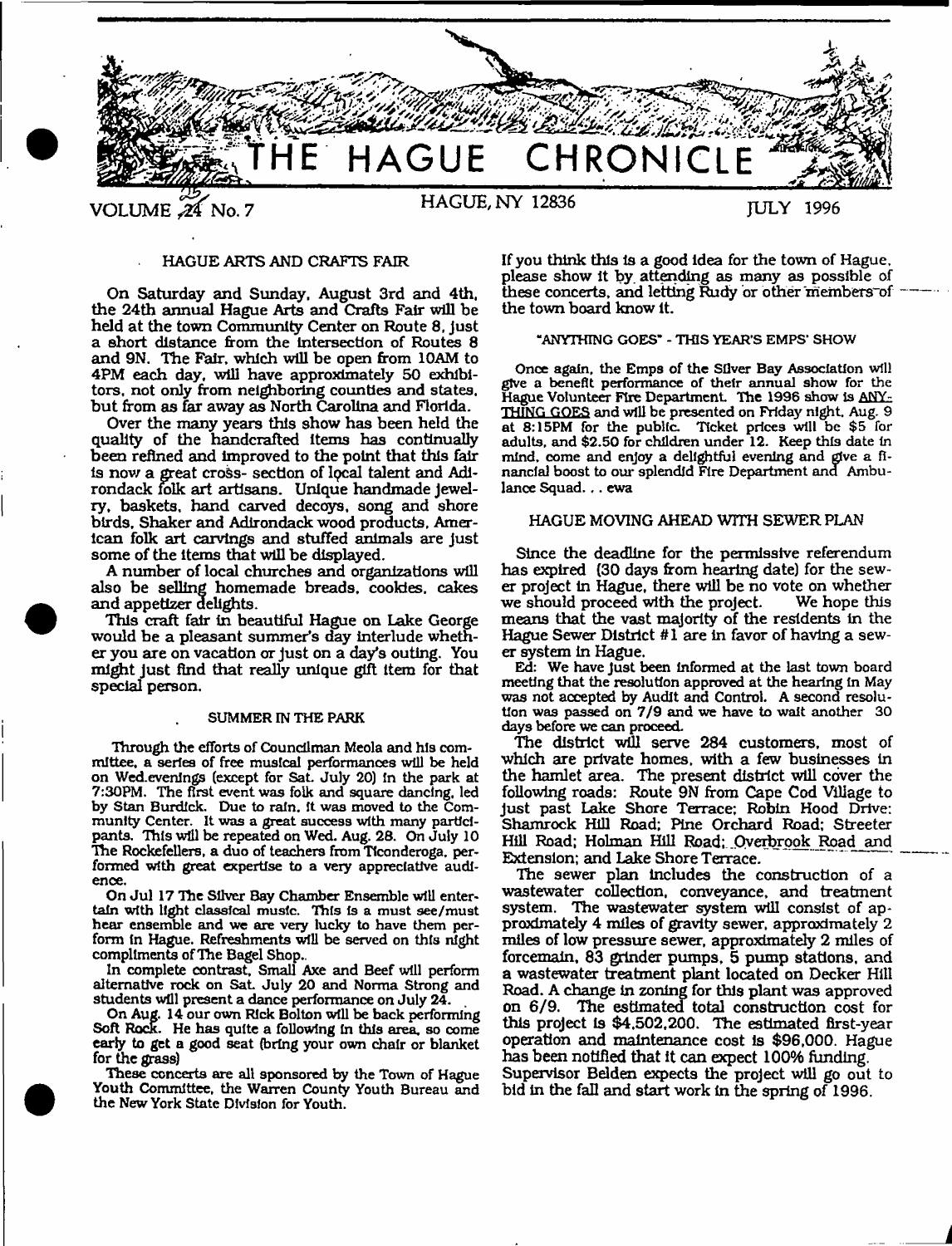"Safe Natural Solutions for Women's Health Issues" will be the subject of our next program on Monday, August 12, 1996,7:00PM at the Hague Community Center. Or. Lester Bryman, a natural health educator and practioner with degrees in chiropractic and clinical nutrition, will be our speaker. Dr. Bryman has been practicing in the holistic health field for over 35 years. In addition to a large local practice, he and his associate, Dr. Fred Ulan, see many people who travel from surrounding states, as well as Canada, Europe and South America, for their services. In their practice they use a unique method of analysis called Contact Reflex Analysis. CRA is a simple, safe, natural, noninvasive, method of analyzing the body's structural, physical and nutritional needs and is used to pinpoint the underlying cause of a wide variety of acute and chronic health problems which affect women and their families.

We look forward to welcoming women from Ticonderoga, Putnam, Crown Point, Bolton Landing, Lake George and Giens Fails.

Women Helping Women is a group of women who meet the second Monday of each month with guest speakers covering topics concerned with women's well being - physical, emotional, social and intellectual.

# SUMMER SERVICES CONTINUE AT GRACE MEMORIAL CHAPEL

Historic Grace Memorial Chapel on Sabbath Day Point in Silver Bay continues its 112th year of summer worship services. Worship is at 10AM each Sunday through Sept. 1. The chapel is Interdenominational and worship is led by a different minister each Sunday.

The ministers for the remainder of July are July 21, Rev. Charles B. Holliday, of the Reformed Presbyterian Church, Silver Bay, NY and Rev. Gerard J. Van Heest of the Reformed Church in America, Holland, Mt on July 28.

The worship leaders for August are: Aug. 4, Rev. Nickolas Miles, United Reformed Church of Rosendale, Bloomington. NY; Aug. 11, Rev. Paul Kranendonk, Reformed Church in America, Whiting, Kij; Aug. 18, Rev. Robert B. Marr, United Church of Christ, Suffolk, VA; and Aug. 25, Rev. Winston Saunders, United Methodist Church, Saratoga Springs, NY. Rev. Glenn Kanestrom, Trinity Episcopal Church, Hartford, CT, will complete the summer schedule on Sep. 1.

The chapel organist is Laura Meade, Hague. Special music Is provided each Sunday by musicians from the Silver Bay area.

Grace Memorial Chapel was placed on the National Register of Historic Places in 1984 because of its age, its beauty, the fact that it represents an early work of Wiiliam B. Tuthill, designer of Carnegie Hall, and is an early example of pre-cut framing. In addition to the worship services the chapel is also available for weddings, baptisms, and memorial services. For more information call William Floor at 543-6448. You are invited to come, worship the Lord in this beautiful old chapel. A warm welcome awaits you. See you in church!

The Hague Senior Club will hold its annual picnic on Tues, Aug. 27 at 12noon at the Hague Fish and Game Club In West Hague. People desiring to attend should (1) register by phoning the Hague Community Center at 543-6161 and (2) phoning Emma Werschky, food chairperson, 543-6883 regarding your food Please register by Aug 20 (Emma needs to know how many watermelons to buy).

On Oct 3 the Seniors will go by bus to Burlington and then on a luncheon cruise on Lake Champlain. You must register (and EARLY registrations are suggested) by calling 543-6161. Seating is limited so "first come, first served" is the order of the day. There will be a small charge toward the cost of the trip. Any senior citizen In the town of Hague is invited. . . ew

# WARREN COUNTY COUNCIL OF SENIOR CITIZENS

The Warren County Council of Senior Citizens will host its annual picnic at Lake George Battlefield State Park (opposite beach) on Sep. 4, with a rain date of Sep. 5. The meal will be prepared by the Masons who donate their time and labor to the seniors. Grilled chicken and com, rolls and chips will be served at noon. Music will be provided again this year by Disc Jockey Andy Pratt who was a smashing success at last year's picnic. The price of the meal is \$3.00, but no one will be denied a meal if unable to afford this. Please register for this event by phoning 543-6161 by Aug. 21. We encourage all seniors to attend this picnic: Hague had a good attendance last year, and we'd like even better showing this year. We can also use some volunteer workers - Ethel can always find something for you to do! . . ewa

# PROPERTY OWNERS OF SILVER BAY

President of the Property Owners of Silver Bay. Harold Smith, announced a new format for the two summer meetings on July 18 and Aug.22. The program will begin promptly at 7PM and will adjourn promptly at 8PM. Those who wish to remain for discussion and visiting may enjoy the light refreshments to be served at 8; others with busy summer schedules may leave at the program's conclusion.

At the July 18 meeting Charles Parlln. jr.. will.update the membership on the current status of the Ti conderoga Hospital. Dan Belden, Hague Town Supervisor, will do the same concerning Hague issues at the August meeting. Following these presentations will be a brief business meeting.

Dues, which were described by a past-president. Paula Hartz, as "the last great bargain in town" are still \$5 and are payable at either meeting or throughout the summer to Ethel Andrus,treasurer. Membership now stands at 133, approximately 43% of its potential.

Rev. Smith invites all neighbors and friends at Silver Bay to attend the meeting on July 18, try out the new format, and share information and news of interest to all Sliver Bay property owners. . .cb

7/96

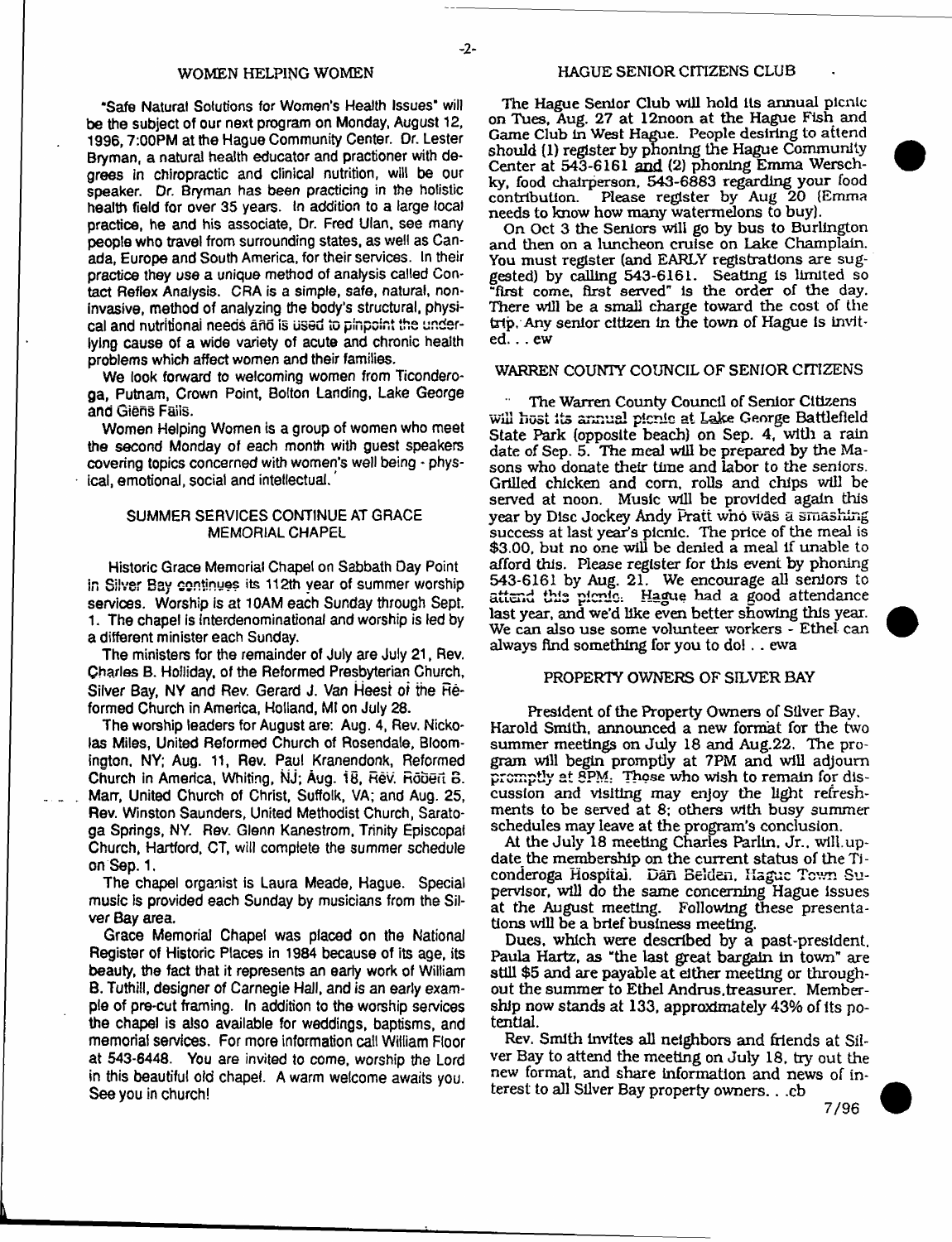### ZONING BOARD OF APPEALS - 6/27/96

A lengthy discussion on the status of Ody's Inn was held, even though Chairman Ginn announced that nothing could be done as far as changing the hours as requested while the case was in litigation. Mr. Neal asked If the inn was In compliance regarding the fire code and Mr. Ody. Jr. said it was and that Mr. Bothe has the paper work now.

Chairman Ginn distributed a packet from Mr. Levy to Board members questioning the board's ability to regulate the hours of an establishment. Ch. Ginn stated that the application is tabled, which means the requirement for action within 60 days is suspended, but he told Ody's that if they want to go ahead with the application, the Beard would have to take action on It, Mr. Ody said they would wait another month and then will submit the application for action. Mr. Neal referred to the NYS zoning law which indicates that the hours of operation can be set by the board.

Mrs. Linda Spelman, a neighbor of Ody's complained of late hours five times at Ody's Inn, and has been keeping a record of dates and times. Mr. Ody acknowledged there was a time when a private party was allowed to stay later than the posted hours. Mr. Neai reminded those present that the original variance was granted by a slim 3 to 4 margin, and that he personally would vote to revoke the permit if the conditions were violated.

The only other item to come before the board was Ward's minor two-lot subdivision (21-1-21) Applicant proposes to subdivide his property on Rt. 6 near Decker Hill Rd. Mr. Jon Trudeau who owns property across the brook expressed concern about a septic system being put on proposed lot #2 because of ledge and the brook and wet meadow area.

Mr. Goetech moved that if the maximum allowable commercial use is 10,000 sq. ft. .then a variance Is required. Motion approved unanimously.

### HAGUE TOWN BOARD - JULY 9, 1996

At the public hearing held before the regular town board meeting, the Zoning ordinance change was discussed and at the regular meeting at 6:30PM it was passed as Res. #21 - to establish sewer district #1. Several other resolutions were also approved. Res. #22 - to amend Hague Town Local Land Use Zoning Ordinance In order to establish a ''special zoning commercial district."

Res. #23 - Authorizing a public hearing on local law #1 - 1996 entitled "Flood Damage Prevention" (hearing to be held on Aug. 13 at 6:15 PM at the Community Building, prior to regular meeting).

Res. #24 Amend 1996 General Fund Budget from General Fund Unexpended Balance (\$15,000) to General Fund Appropriations (\$15,000) Park Contract Exp. Improvements.

Letters citing violations have been sent to Mr. Fredericks. Vic LaVallee and Eric Robinson concerning the use of the Hague launch for commercial purposes. Three problems are at the head of the list:

\* Boats are being left in the.slip overnight and for

several days by Mr. Robinson, for customers to pick up. No boats are to be left in slip overnight

• Non payment of fees for the use of the ramp & slip. • Boats are being repaired In the slip - violation of the park rules. This is a dangerous practice, ties up boat spaces and leaves residue in water.

Mr. Fredericks is planning to see Mr. Bothe to discuss the problem and Mr. LaVallee no longer uses the launch. Mr, Robinson has not replied to the letter, It was decided to contact him one more time and give him until July 20 to reply. If there is no reply, further action will be taken.

In other business: Mrs. Henry requested an answer to a letter she had written to the board re: Planning Board appointments. Councilman Fitzgerald explained that they had refused to accept Planning and Zoning Board decisions In the past and had made their own decisions. *[Ed: On researching this statement. It was noted that there never was a Planning* Board *decision to that effect. There was. however in the minutes of the Town Board for Jan. 1988 listing appointments for the year, a name which had been proposed for the ZBA chairman by the* ZBA, *which had been struck out and another* name inserted. ft is *assumed that the Town Board did not accept the name which was presented and another* name IL'QS *proposed and accepted, but there is no record of this transaction. However, there* is *no indication that the Town Board has ever refused to accept any nominations from either board for board members.)*

In this case, both names which were submitted by the Planning Board to the Town Board at the June meeting were refused and It was requested that the four candidates be Interviewed by the Town Board. Only three of the four candidates were Interviewed by the Town Board and at the July board meeting Mr. Patchett proposed Peter Foster for an unexpired term, to end in 2000. He was accepted by a 3-2 vote. Mr. Meola proposed Nancy Harrtgan for the other position, term to expire In 2002. She was accepted by a 3-2 vote. It was decided that In the future the Town Board will sit in with the Planning or Zoning Board for interviewing candidates.

The town is in litigation (Art. 7S) with Morgan Marine. Our town attorney and assessor are to meet with Mr. Morgan's attorney, to work out a solution to the problem.

Certain safety concerns are being worked out and soon we will have "lights on" in the parking area at the Community Center.

Approval was given to allow extra money differences In screening at the Carney sand pit.

The BASS Federation made a \$430 donation to the Beste Fund (see related letter p. 9)) and praised the way Hague handles the tournament and all attending participants.

Councilman Meola would like to keep active the committee working on parking for the town. Councilman Patchett would like to disband the committee and wait until a bigger proble develops. It was decided to table the item for a future date.

(Cont. on p. 4 TOWN BOARD) 7/96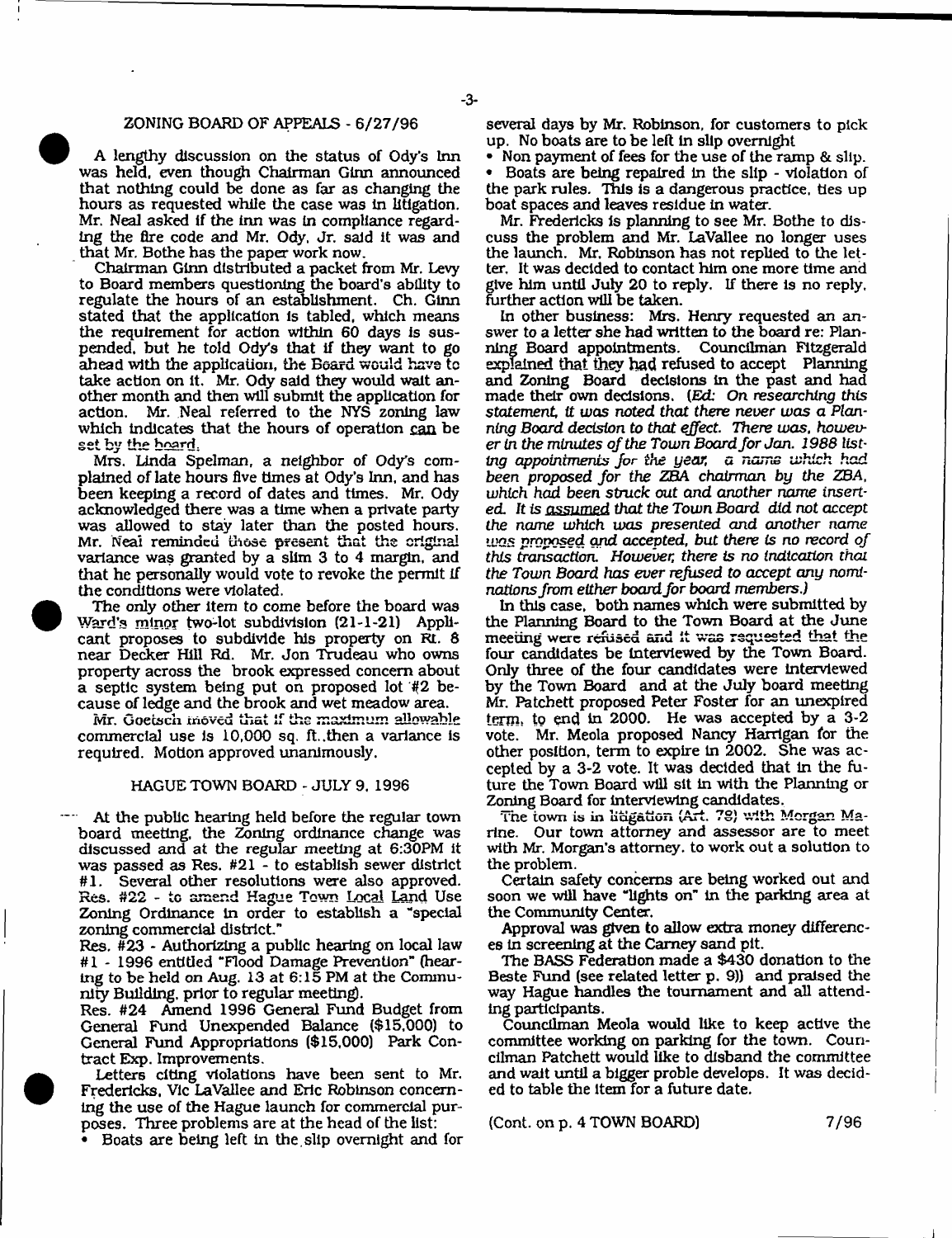TOWN BOARD (Cont. form page 3)

The shabby appearance of the Barker Real Estate Office at the Intersection of 9N & 8 was mentioned. Though a letter to Mr. Barker was sent, there has been no reply. Continued efforts for cleanup will be made by Mr. Meola.

A petition was received requesting information on the possibility that people with a low income (in the sewer district) could get financial help in paying Initial and yearly costs.

Flood money from FEMA is due soon.

A meeting will be held next week to resolve the<br>ykstra sandpit situation. Mr. Meola feels we Dykstra sandpit situation. should honor the contract Hague signed with the Dykstras for sand.

A complaint was expressed about ODY'S restaurant staying open late in defiance of hours stated when they received the variance from ZBA. Complaints must be given in written form to Bill Bothe, Zoning Administrator, for further action to be taken.

On August 24 a public auction of 150 parcels of land and properties will take place at-the-Lake George Municipal center. Contact them for time.

# PLANNING BOARD - July 11, 1996

Peter Foster, new Planning Board member was sworn in by Heather Knott, town justice at the July 11th meeting.

Ann Johns; secretary resigned her position as of August 1. However, she did agree to remain until a new secretary is hired.

Dave Swanson, chairman, suggested choosing a vlCc-chsirmsn, clerk and site review chairman when there was a full board present, probably in August when Nancy Harrigan will be sworn in as a new board member. It was therefore tabled.

The only item on the agenda was the property (21.1.21) on Rt. 8 belonging to Ward. He has requested a 2-lot subdivision. Skip Hourigan reported on the site review. Seeing no problems the board thoroughly discussed the item and concluded they would hold a public hearing. To effect the the requested subdivision, a variance by the ZBA is nec-<br>essary.

### From the editor:

For those who have expressed an interest in what is happening in regard to the problem In the former town clerk's office, I have been in touch with District Attorney Goodspeed (Warren County) who had no comments but suggested 1 call again in two or three weeks. I have also been in touch with the Office of Audit and Control and was told that the audit is finished but the report is not ready yet, but would be made public as soon as it is available. This newspaper will publish the facts as they become available. .

### SAFE BOATING COURSE

The first of two safe boating courses was given at the Community Center during the past week. Marty and Carol Brown are the instructors for the course. Another course Is being offered during the first week

in August. To register for this course please call 543-6161. Sixteen kids took advantage of the course offered In July.

# LAKE GEORGE PARK COMMISSION MEETING HELD IN HAGUE

On June 25. 1995, the regular meeting of the LGPC was held at the Community Center in Hague. Wilson Campbell was installed as a new member of the commission. There was a lengthy discusson of the buoys at Rogers Rock Campsite. Mr. Glading, speaking in behalf of the neighbors of Rogers Rock objected to the number of buoys. He had safety concerns regarding them. He also stated that boats were still being tied to shore, which was a violation. The commission is planning to have another hearing on this Issue sometime In July or August.

To update the use of sonar to control Eurasian Milfoil - an Issue which was first reported In *The Hague Chronicle* In May 1986 and has been reported a number of times since, it was reported that the use of sonar was approved and bid openings were held on June 18. They have until July 18 to review the bids and on July 26 there will be a kick-off meeting. Everything seems to be positive and it is hoped that we will see the use of sonar by next spring at five selected sites on Lake George and the entire Eagle Lake. While the bureaucratic process went on and on. milfoil continued to grow and grow, but perhaps this latest development will assure its control.

### LAKE GROUPS SETTLE DISPUTE

LAKE GEORGE,NY, June 18 — The Lake George Association, Inc. (LGA) and the Lake George Association Fund, Inc., (The Fund) announced today that they have settled the lawsuit brought by the LGA against The Fund. The terms of settlement include The Fund's agreement to change its corporate name to The Fund For Lake George, Inc."

Tupper C. Limbert. LGA President, said "Lake George Association members are continuing LGA's 111 years of hands-on work for the conservation of Lake George anti its watershed as a clean and beautiful resource, through education, advocacy and broad-based community Involvement."

Edward W. Smith, Chairman of The Fund's Board of Trustees, said "we are pleased to have this matter behind us. so that The Fund for Lake George can get on with its mission of protecting and preserving the lake."

### **HAGUE TOWN TAG SALE**

There will be a tag sale on surplus Items which the town wants to dispose of on July 30 from 10AM - 3PM at the Community Building. Large Items will be on view in the parking lot, smaller Items Inside.

Fax machine: two optical disc drive; several chairs: a Coca Cola soda dispenser; three suitcases; eight bar stools; several tables; electric cooking range; a quantity of lumber; toaster; sled; sliding board; 20 wood chairs; two air conditioners; metal desk; 2 sinks: 2 large safes; odds and ends.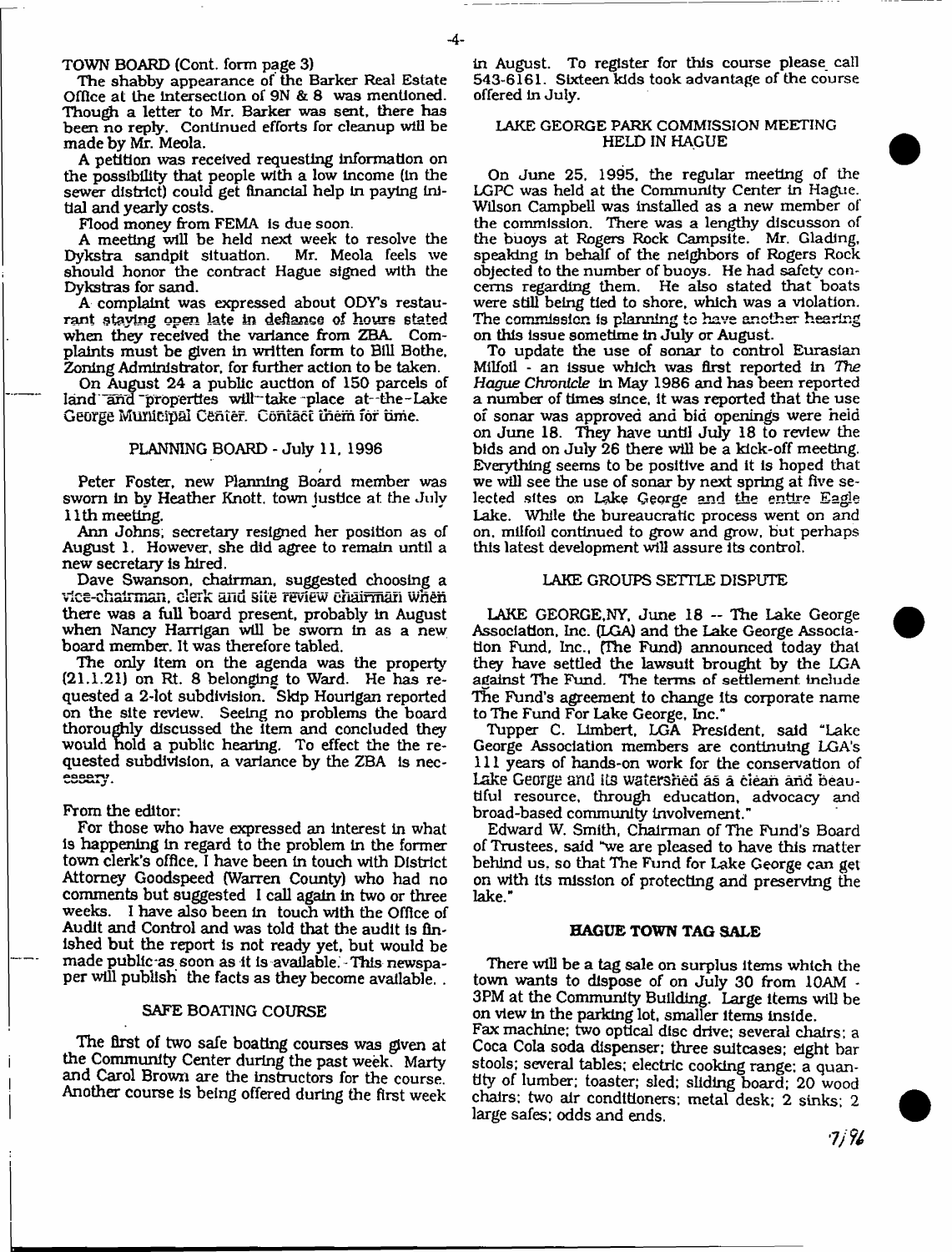# HAGUE VOLUNTEER FIRE DEPARTMENT

Although we still have no definite figures to present on the possible revenue derived from our Memorial Day dinner and the Fathers' Day breakfasts and steak roast, we do want to take this opportunity to thank all of those who came and worked; some extra special thanks are due to some willing young people who are not Fire Dept, members, but who turned out to help on Fathers' Day weekend. So to Brandi and Julie, Eddie and Paul, Pat and Kevin, Robert, George and Pat, our gratitude.

In June the department had just one fire call. However, the ambulance squad kept quite busy with 14 calls, covering a total of over one thousand miles and using 128 1/2 man hours.

The Fire Dept, participated in two parades - the Memorial Day Parade In Crown Point earned the Hague crew a trophy for the "Best Appearing Equip-Despite the dripping skies our company turned out for Tlconderoga's 4th of July parade.

Many drills have been held in June, and more will be conducted in July. Warren County has been using a Protocol system for some time; now it will be enforced. This is controlled by the county. If It's a terrific emergency, the responding vehicle will use both lights and siren. A #2 call rates only flashing lights - no siren. A #3 is not life threatening - no lights, no siren.

Our safety tip this month comes from Ambulance Captain Lu Megow. He observes that the number of personal watercraft (jet skis etc) at this end of the lake has multiplied, and that unsafe operation of these crafts has been observed. Serious hand and head injuries can result in an accident; it Is definitely a high risk sport. Lu advises all operators to exercise good judgement and practice water safety. . . ewa

# A NEW HOME IN THE FUTURE FOR THE HVFD

Yes, it's true - those rumors you've been hearing for the past couple of months - the Hague Volunteer Fire Department has purchased the Blair property at the intersection of Rt. 8 and West Hague Rd. The thinking Is BIG- the old department building in the village has become much too small for today's equipment - remember, our first fire truck was a Jeep! There is little, or no storage space for state mandated equipment; we want and need more room. This is a tremendous project for a fire'emergency unit in a relatively small town to undertake, but, with the help of everyone we should achieve our goal. . . ewa

# HVFD CRAFT FAIR DAY

On Sunday, Aug. 4, the Hague Volunteer Fire Dept, will have two food tables at the Hague Arts and Crafts Fatr. This is one of our major fund raising events of the year, and we urge everyone to support the cause by donating a home cooked, home baked or home grown product to the sale. We will deeply appreciate each and every donation! We thank you in advance ... and donations may be left at the Fire Department's tables as early as 8AM.. . ewa

**HVFD RUMMAGE SALE** is still in progress at the Pat Swinton residence on New Hague Rd. on Mon, Wed, and Sat. from 10AM-2PM. Still a lot to choose from. NO FURTHER DONATIONS ACCEPTED. . . . ewa

# COMMUNITY CHILD CARE CENTER

New programs at the Child Care Center for the 1996-97 year;

- **\* Preschool class:** mornings from 8:45 11:30AM, \$5 per morning or \$20 per week, weekly movement classes at the new gym, daily language development, daily nature and art projects, and daily socialization development.
- \* **Bi-monthly field trips** for preschool age on \_\_\_ Tuesdays with option for Toddlers and infants to go on age appropriate trips. Parents are needed for driving.

We will continue to: • Accept 6 weeks to 5 yr olds

- Monday Friday from 7AM to 6PM.
- Sept. through June First day of the 1996-97 season Is Thursday, Sep. 5, 1996.
- First two visits are FREE.
- Scholarships available through Silver Bay Association and The Early Childhood Investment Fund grant of \$10,000.

**Resister by July 30 for the 1996-97 season. Call Helen Barton at 543-8833 for age appropriate placement or to arrange a personal visit.**

PARENT WORKSHOP SERIES At Silver Bay Association's Child Care Center Wednesday evenings at 7PM

We invite Hague and Ticonderoga area community members, Parents from the Child Care Center, Silver Bay members and friends to all Parent Workshops. The facilitator is Vanetta Porth. She has been doing Parent Workshops for five years, has her MED in Guidance and Counseling and presenting In a PhD program.

Jul 17 Decreasing Negative Behavior (3-12 yr olds) Aug 7 Developing Creativity (3 - 10 yr olds)

Aug 14 Using Time-Out (3 - 10 yr olds)

Aug 21 **Disciplining Teenagers**

•\* All workshops are free of charge. Please call 543- 8833 for further information.

The Adirondack Discovery Series at Silver Bay Association on Wednesdays at 8PM will feature "Adiron-dack Memories - Songs and Stories of the North Woods'\* by Bill Smith on July 31. The public is invited to attend free of charge. Call 543-8833 for Info.

PUBLIC AUCTION OF WARREN COUNTY will be held on Aug. 24 at the County Municipal Center (check Post Star for time) There are 150 parcels for sale, valued at about 12 million dollars.

*Man must cease attributing his problems to his envi*ronment and learn again to exercise his will, his per*sonal responsibility in the realm of faith and morals. . . . Albert Schweitzer* 7/96

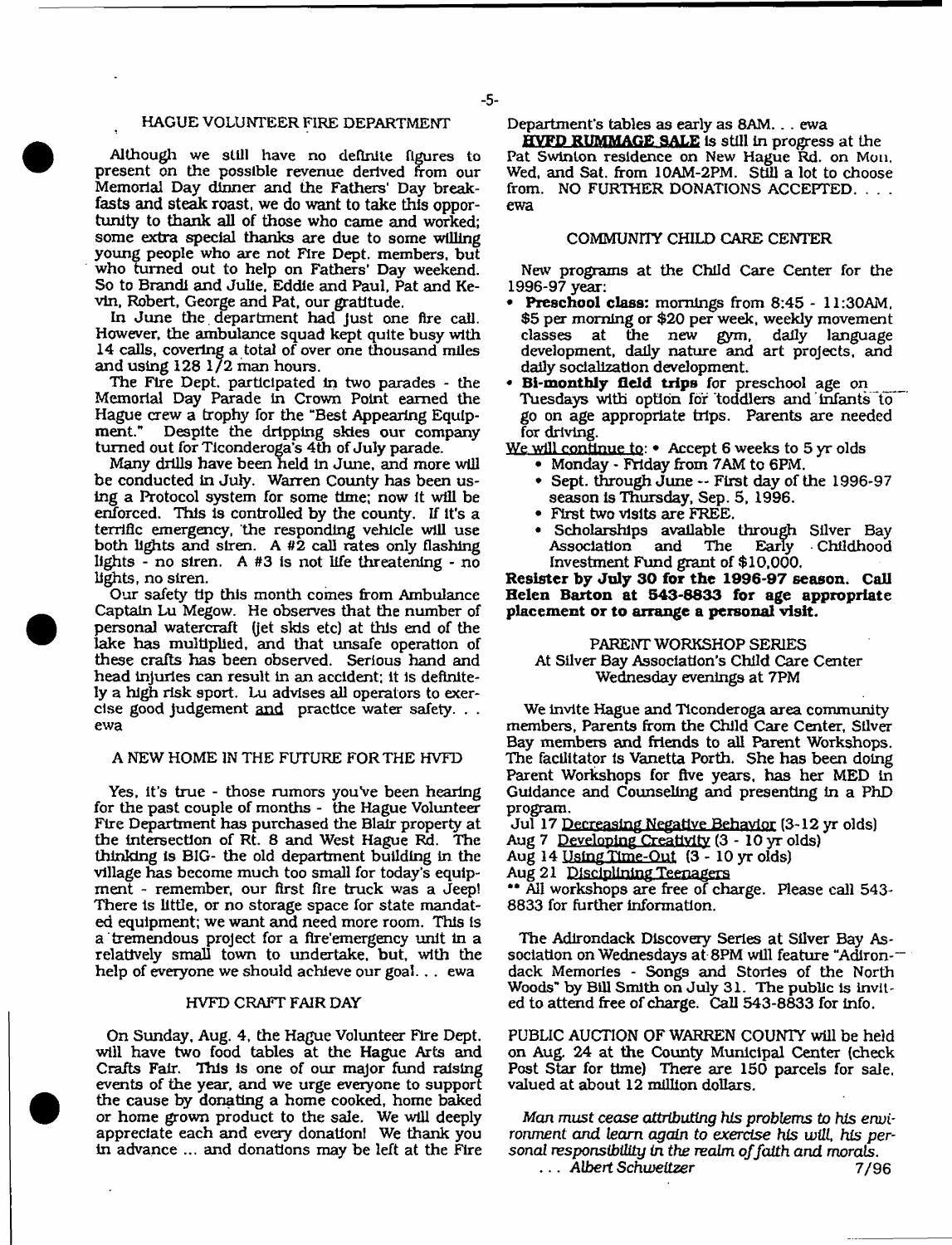### GRACE CHAPEL TO DEDICATE NEW ROOF

On Aug. 18 at the regular 10AM morning worship service at Grace Memorial Chapel, Sabbath Day Point, Silver Bay, the new slate roof will be dedicated to the glory of God and the continued ministry of this summer chapel. Rev. Robert Marr, a retired pastor of the United Church of Christ from Suffolk, VA, who is a member of the board of trustees and a long-time summer resident of Hague, will lead the dedication service.

The board of trustees is indebted to the many friends and neighbors of the chapel who donated so generously to the roofing fund. Their gifts, together with those of the members of the board and a \$3,500 grant from the New York Landmarks Conservancy Sacred Sites Fund made this important \$45,000 expenditure possible. A plaque with the names of those who donated \$500 or more will also be dedicated at the service.

Because the chapel is on the National Register of Historic Places, the 100 year old slate roof had to be replaced with a new slate roof, an expensive undertaking because of the high cost of the material and the scarcity of roofers who work with slate.

The trustees of the chapel invite all from the community to come and celebrate God's abiding faithfulness and love, the generosity of all those who supported this project with their gifts and their prayers.and the beauty of this historic chapel at 10AM Sun., Aug. 18.

**PART TIME EXECUTIVE DIRECTOR** needed for local performing arts organization. Must have excellent organizational and writing skills In addition to experience in marketing, financial management and communication. Send resume to the Ticonderoga Festival Guild, PO Box 125, Ticonderoga, NY 12883. **Deadline: JULY 28. 1996.** 

### TICONDEROGA FESTIVAL GUILD SCHEDULE

Tl Festival Guild continues its Friday night concert series on July 19 with a concert by Peggy Eyres, Bill Smith and Dan Duggan - "Adirondack Music and Stories" Peggy Eyres Is considered the "First Lady of Adirondack Music, a slnger/song writer who deeply appreciates our natural environment, and also understands the loneliness of the blues. Bill Smith is a storyteller, balladeer and artful basket maker. Dan Duggan is the first winner of the prestigious National Hammered Dulcimer Championship to have performed all original compositions.

July 26 - Nick Brignola and Company. In addition to being one of the top three baritone saxophonists in the world, Brignola is considered by jazz critics as one of the great multi-reed soloists.

Aug. 2 - Vance Gilbert ..."the voice of an angel, the wit of a devil and the guitar of a god," has developed a comedic talent and sings and writes songs that have something to say.

Friday. Aug. 9 - La Chic \*N Bones. Brought back by popular demand, this group is well known to the area for rthelr wonderful harmony and big band sound. Featuring five trombones, plus piano, bass and drums - and a "chick", a song stylist who likes to sing sweet romantic ballads and those flirtatious wicked jazz. themes! Our former assemblyman Jim King from Putnam, is one of the trombonists. A great way to end the season.

Don't forget ARTS TREK XIV, FREE programs for children under the tent beginning July 17 at 10:30AM with "Laughing Matters" starring Peter Gould and Stephen Steams, two madcap men with rubber bodies and lots of humor On July 24 the Prop Trunk players from Pendragon Theater will present "A Comedy of Errors", on July 31 the Catskill Puppet Theater presents *The* Aug 7 Tim Jennings & Leanne Ponder, storytelling at its best and on Aug. 14. David Parker, "Bill Cosby with a little Ben Vereen thrown in." David uses both singing and signing to bring people of all ages together.

All Friday concerts begin at 8FM and Wednesday mornings at 10:30AM. COME, ENJOY!

#### HAGUE HISTORICAL SOCIETY

The Hague Historical Society is presenting for all the residents of Hague and its neighbors, a special summer program at the Hague Communiiy Center, on Thursday, July 25 at 8PM. This is an audio-visual program about transportation in the Adirondacks during the 1800's. Mr. Dick Kowell will present an evening "They Rolled, Floated and Flew in the Adirondacks." Mr. Kowell is a retired engineer for a a Syracuse TV station and currently is active as an audio-visual specialist in the repair of projection equipment.

It is a compelling story of how our forbearers moved around in the Adirondacks during the 1800's through the 1930's. Also covered are the logging and ice cutting industries. Rare visuals of early passenger boats, many Adirondack railroads and the magnificent bush pilots and their flying machines will be on the screen.

The public is not only invited, but urged to attend. This will be an unusual opportunity for both the young in years as well as the young in heart. A donation of \$3.00 is suggested to defray the expenses.

## RED CROSS BLOODMOBILE AT SILVER BAY

The Red Cross Bloodmobile will be at Watson Arts Center at Silver Bay on Thurs. Aug. 15 from 12N to 4:30PM. Volunteers are needed for donating blood and also for helping w ith the bloodmobile. Please call 543-8833, Ext. 225 if you can offer your services for a couple hours that day.

Blood is urgently needed, so please donate yours.

There are openings for young people, ages 14 - 18, in the CETA program in Hague for the summer. The work week is 30 hours and salary is \$4.25 per hour (minimum wage). If interested, contact the supervisor at the Community Center.

*Our earth is degenerate in these latter days; bribery and corruption are common*, *children no longer obey their parents;* every man wants to write a book and the end of the world is evi*dently approaching.*. .From *an Assyrian tablet; 4700 years ago*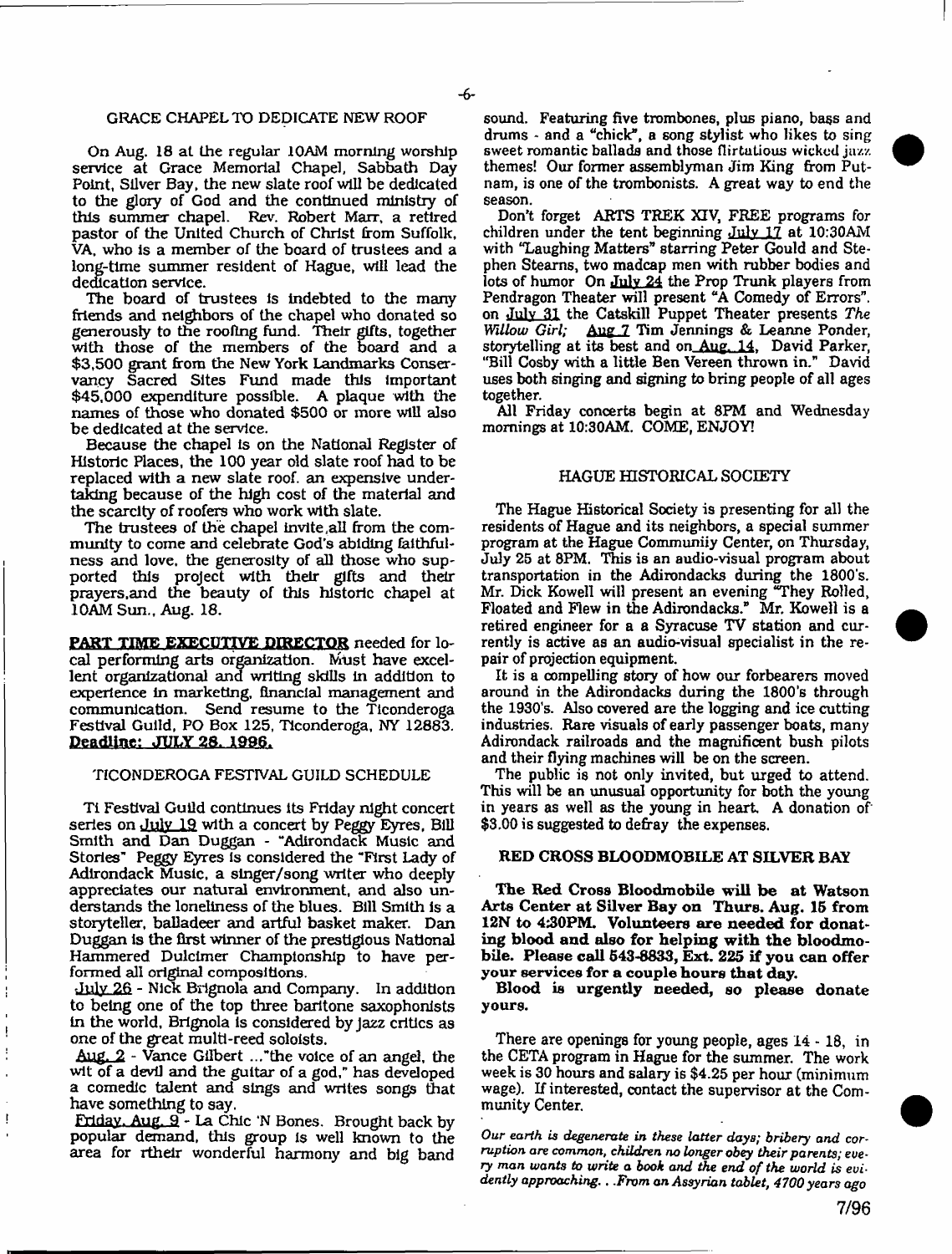## NATURE NEWS Laura Meade

Rabies! Even the thought of the disease Invokes fear! So, what Is rabies and how can people take steps to avoid it?

According to Webster's Dictionary, rabies Is an acute virus disease of the nervous system of warmblooded animals usually transmitted by a bite of a rabid animal, but may be acquired by contact with saliva or brain tissue. Rabies is characterized by Increased salivation, abnormal behavior and eventual paralysis and death.

In the Town of Hague, without a doubt, there are some rabid wild animals, so precaution, knowledge and awareness are Important. Lonnie Swinton, Hague's Animal Control Officer, Is not only trained to remove animals suspected of having rabies, but also he is protected by vaccination from contracting the disease. He can be reached at home at 543-6939, or during the day at Rogers Rock Campsite at 585-<br>6746. Other reporting numbers are Warren Co. 6746. Other reporting numbers are Warren Co. Health Services at 762-6415 or N.Y.S. Health Dept, at 793-3893.

Lonnie advises that symptoms of rabid animals are: 1) nocturnal animals seen In daytime; 2) falling or staggering; 3) growling at a person and 4) salivating noticeably. In this area these animals can possibly be affected; raccoon, red fox, gray fox. skunk, woodchuck, deer, beaver, moose, bobcat, bat. coyote, opossum, mink, river otter, and unvacdnated dogs, cats and livestock. Very seldom is any rodent affected by rabies. These Include squirrels, chipmunks and all species of mice and rats.

Recently four strangely acting raccoons found on the West Hague Rd were destroyed but, because no one was exposed via a bite or saliva, the animals were not tested for rabies. Warren Co. has a policy of not testing destroyed animals even if they are suspected to be rabid.

However, one Hague resident was exposed to rabies this spring after a dog killed a rabid raccoon and the owner went to the dogs aid. That person tested positive and has since received shots to prevent the disease.

Lonnie said, "An animal can Infect a person with rabies even If it Is dead, so I am required to pick up and destroy all dead animals from the roadside. Please notify me If you see a road kill. If I shoot a suspected animal or pick one up anywhere, I spray the area. One should not be concerned with birds, however, because they do not get rabies."

Remember! The disease rabies is always FATAL If untreated. Rabies shots are no longer a series of painful injections, according to information dlstrlbvuted by the Warren Co. Municipal Center.

# WEATHER NOTES Marylou Doulin

Living in Hague is beautiful year round, but the gentle living that the summer months affords us is both exhilerating, and to use a Victorian word - sublime.

Rather than having oppressive heat that July usually brings, this year it has been delightful. Days have been pleasantly warm and nights have been refreshingly cool! Its been breezy and the air and sky have been lucid. Gardens are growing, flowers blooming and the lake temperature is presently 68°, great for swimming. With Hurricane Bertha coming up the coast, things may change.

We had heavy rains on the 3rd and 4th of July but that didn't dampen the spirit of Ticonderoga's Hometown parade. Even the fireworks went off.

July is the month of the rare blue moon - July 1 and June 12th and 13th we had lots of precipitation, thunder and lightning and again the Hague brook went wild. The water was so rapid, high and extremely muddy in color. Trees were carried far out on the delta. Driveways washed out too. That makes two excessive storms in five months (Jan. 19 and June 13). Also July 11 marks the 20th anniversary of the wicked storm that was called an act of God back in 1976. They received 4.9in. of rain overnight and parts of Rt. 8 were destroyed due to the Hague Brook flooding.

# LAKE GEORGE ASSOCIATION ELECTS OFFICERS

The following officers were elected at the 111th Annual Meeting of Lake George Association: Tupper C. Llmbert. Pres; Richard Swire, Exec. Vice-President; Vice Presidents, Roger Howard, John Schaninger and Lewis Stone; Secretary, William Dutcher; Treasurer, Richard Morris.

Five new members were elected to the Board of Directors: Anthony J. Cafaro, Jr., Daniel Camese. Walter Lamb, Jr., Robert McIntosh and Fredericka V. Slingerlands. Continuing to serve on the board are Ted Amstein, Audrey Barbera, Barbara Chick, Ellen Deane Cummins, Robert Evans, Albert Frelhofer, Allen Howland, Robert Macfarland, George McGowan, Robert Sherry, John Skinner, Melissa Vito, Etto Von-Zastrow and William Wetherbee. Reelected to serve on the board are Joan Swire Hyman, Nancy Rhodes, Joseph Roulier, Michael Siegel and Norbert Zahm.

LGA with Its 5000 members Is dedicated to the preservation and conservation of Lake George and its watershed as a clean and beautiful resource, through education, advocacy and broad-based community Involvement, As the oldest lake assoc, in the country, LGA also works to Improve fishing In Lake George. Membership Is open to all who care about preserving the beauty, clarity and quality of Lake George. For further info, please contact at 668-3558.

#### APA WILL MEET IN TICONDEROGA

The Adirondack Park Agency has added six additional public meetings to get comments on Its plans to revise its rules and regulations.

Here's your chance! They will be meeting in the Ticonderoga Middle School on August 7 at 7PM..

The APA has not revised or amended Its regulations since 1982. Comments from the meetings will be used to determine the process and scope of the revision, which they hope to start drafting in mid-Sept. and complete by March 1998. Copies of the revision proposal are available at county clerks' offices. 7/96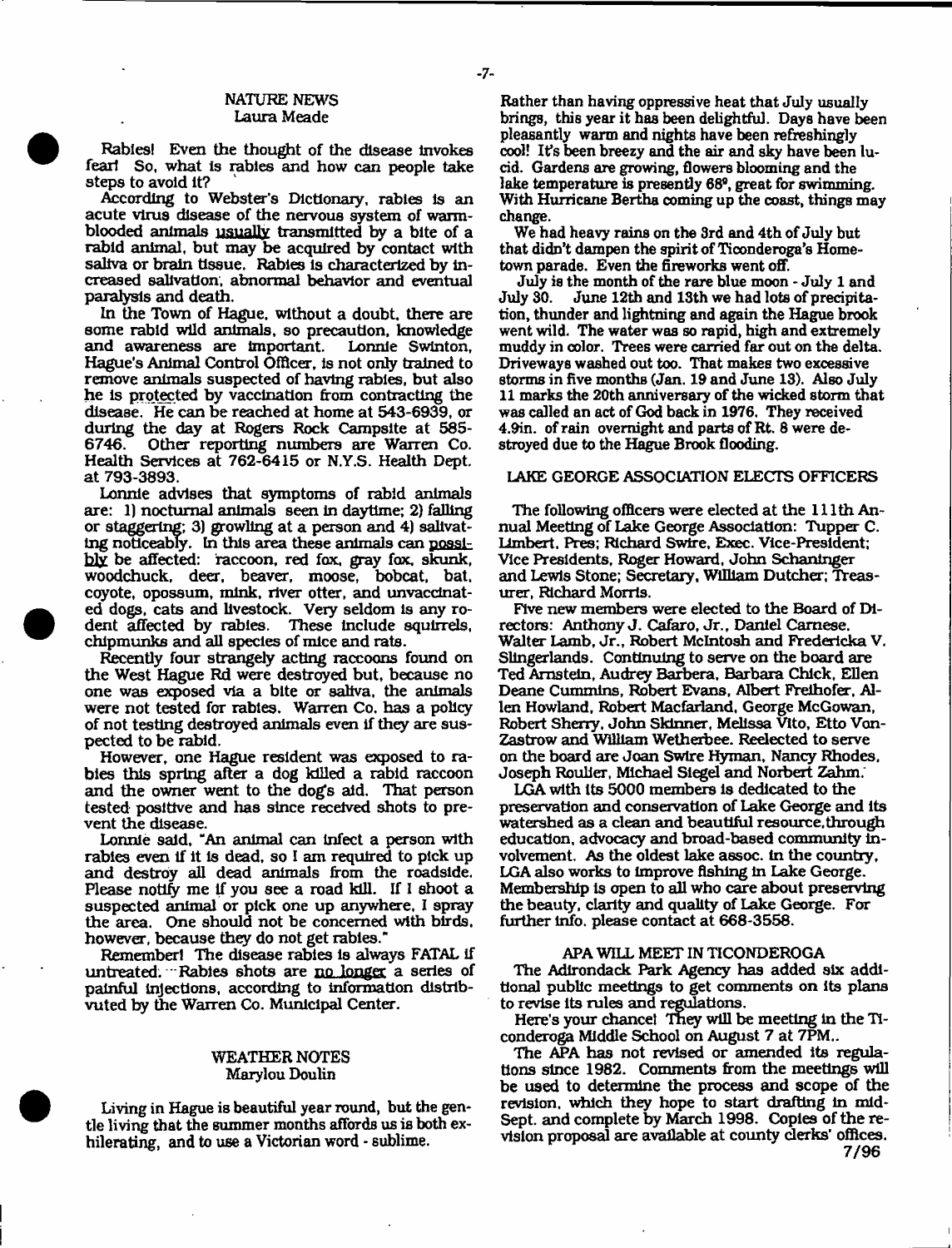# PUTNAM HOUSE AND GARDEN LUNCHEON TOUR SUNDAY, August 4, 11:30AM-3PM

Sponsored by the United Presbyterian Church, Lower Road, Putnam Station, the tour will start at the church.

Two 19th Century stone houses and an 18th Century mill site converted to a home will be on the tour. There will be a progressive luncheon in three stages consisting of beverage . appetizers, cold soup, sandwiches and desserts at the homes. The homes are beautiful and the gardens exquisite.

This will be a unique opportunity to appreciate the charm and hospitality of the gracious Putnam community. Donations are \$15 advanced sales and \$17 the day of the tour. Crafts and home baked goods prepared by the famous Putnam bakers will be sold at the church, on the lower road, one mile north of the Putnam School,

For tickets call Carolyn Charlton at 585-7511 or write to her at Putnam Station, NY 12861 with checks made payable to Putnam U.P. Church. No tickets will be sold after 2:30 PM the day of the tour.

### FLEA MARKET AND AUCTION

The Episcopal Church of the Cross on Amherst Ave., Ticonderoga will hold its annual flea market and auction under the tent on the church lawn on July 27 from 9AM to 4PM. Besides "fleas'', they will be selling baked goods, crafts, jewelry, etc. They also plan to have a snack bar.

# BACKGAMMON TOURNAMENT HELD

On July 13 ths annual backgammon tournament was held in Sabbath Day Point. The winner of the tournament was Patricia Boyle and second place, Meredith Behr, with Gale Halm and Kay Barton finishing in third and fourth place.

## SILVER BAY ASSOCIATION TO OFFER ELDERHOSTEL PROGRAMS

Silver Bay Association will be holding several Elderhostel programs during this summer and fall. These sessions, which are open to individuals age 55 or older, will include courses on comic art. watercolor, the Arab & Israeli Conflict, The Late, Great Prophets, poetry, Adirondack Writing, canoeing, Revolution in theChamplain Valley and American Folk Dance. Tuition is \$320-350 (commuter fee \$100) and includes all meals, lodging, classes, courserelated field trips and extracurricular activities. Group size is limited. Hostelships are available for those who require financial asistance.

For more information about Silver Bay Elderhostel, contact Jane Crammond, Silver Bay Assoc, at (518) 543-8833.

# TUESDAY LAKE TALKS

The Lake George Association continues its series<sup>1</sup> of Tuesday night "lake talks'\* at 7:30PM at the LGA Center on Route 9N south (the Luzerne Rd.) just west of Northway Exit 21. The public is welcome. For more information, call LGA, 668-3558.

July 23 - Colonel Robert Rogers of Roger's Rangers

- July 30 Antique Furniture Definition & discussion
- Aug. 6 A Photographer's Perspective of Lake George & the Adirondacks.
- Aug. 13 Mount Independence in the American Revolution
- Aug 20 Lake George Reflections

Aug. 27 - Fishing: All You Never Knew, Plus...

### MOHICAN HOME BUREAU INSTALLS

On June 4 the Mohican Home Bureau held its spring luncheon and annual meeting at Ody's Restaurant. Officers for 1996-97 were elected and then installed by Betty Decker, iney are: Carol Brown, Chairwoman; Jackie Ambra, Vice-Chairwoman; Peg Huntley, Secretary; Georgia Cawley. Treasurer.

Home Bureau is a service organization servicing Hague, Ticonderoga and Crown Point. Meetings will resume at the Hague Community Center in September. All are welcome! Call 543-6403 or 543-6604 for further information. . . . cwb

# LILA YORK'S BALLET "CELTS'' ACCLAIMED

Lila G. York, daughter of Rod and Nema Geer, Hague and Reston, VA,, was acclaimed by the Boston press last spring following the premiere of her new ballet. "Celts", performed by the Boston Ballet Co. Accorded standing ovations at every performance. the Boston Globe called it **"dazzling",** , , "an astonishing array of dance images of Ireland, a piece that is both profound and thrilling." The Boston Herald, In turn, called It "a stunner, a riveting marriage of ballet and Irish folk dance with a modem sensibility."

Lila, a member of lire Paul Taylor Dance Co. for 12 years, was Inspired to create this work midst plans for a family trip to Ireland and Scotland celebrating the 50th wedding anniversary of her parents. Much of the music and theme choreography was developed last summer in the Geer's guest house in Forest Bay.

A happy sequel: Lila York has emerged as a serious choreographer, with commissions from the San Francisco Ballet, The Houston Ballet and yet another from the Boston Ballet Co,

*Whatever can he useful to starving millions is beautiful to my mind. Let* us *give first the vital things of* life, and all the graces and ornaments of *life* will fol*low. I want art and literature that can speak to millions, A semi-starved people can have neither religion nor art nor organization.*

*Man cannot* property *be said to live till he rejoices in* the well-being of others.

. . . *Gandhi*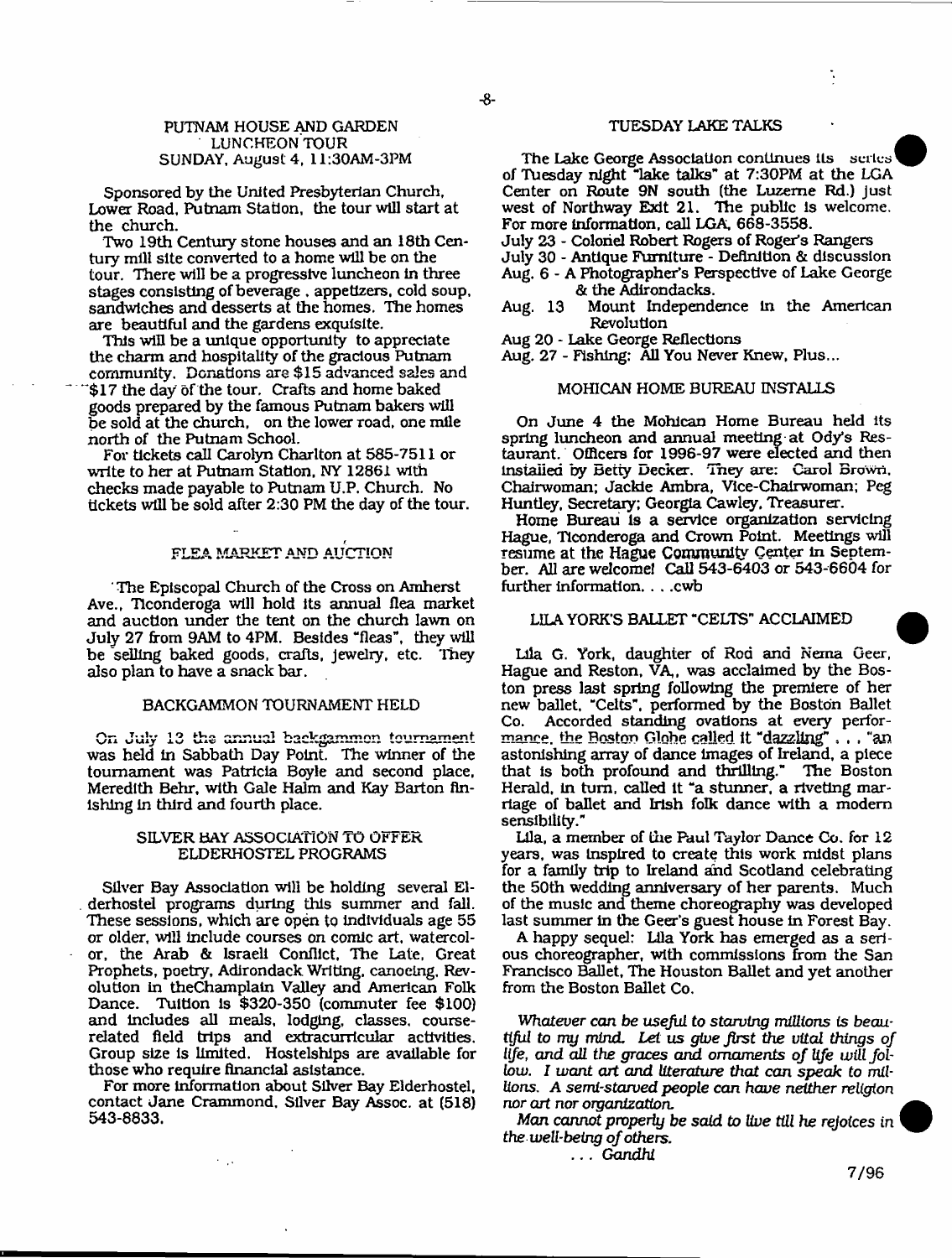

BORN - A boy, Andrew Yeates, to Stuart A. & Sally Y, Cartwright in Wayland, MA. on May 10. Proud grandparents are Mr. & Mrs. Alton Cartwright, Friend's Point.

DIED - Dr. Robert E. Rockwell, 89, Saratoga Springs and Bass Bay, Silver Bay, on June 10 at home. Dr. Rockwell was a surgeon for many years in Saratoga and has been coming to Silver Bay since 1929. Surviving are two sons, Robert B. and John, two daughters, Susan West and Joanne Gotha and four grandchildren.

Congratulations to BETTY and JOHN BRAISTED, Silver Bay on the celebration of their 50th wedding anniversary on June 24. They were married in the Valley View Chapel In South Ti. They have three children, Kathy, Jim and Mary and five grand-children.

RICHARD EARLE COBB, son of Mr. & Mrs. William Cobb. Hague, received a bachelor of arts degree in English literature from Elmira College at its 138th commencement held on June 21.

ANTHONY DeFRANCO, son of Mr. & Mrs. David DeFranco, Hague graduated from Clarkson Univ. on May 12 with a BS degree in civil and environmental engineering.

 EVE TROMBLEY, daughter of Mr. & Mrs. Dennis Trombley, Hague, made a perfect score in State Regents exam In Sequential Course I on June 14.

•

### TI HIGH GRADUATES THREE HAGUE STUDENTS

Among the 89 students who graduated on June 22, 1996 from the Ticonderoga High School were three residents of Hague. Allison and Monica Johnson, daughters of Mr. & Mrs. Mark Johnson, Silver Bay and Angela Swinton, daughter of Pat Swinton. Hague received their diplomas from Mr. William Grtnnell, representing the Board of Education.

Angela Swinton is planning to attend Oneonta College in the fall. She is a recipient of the Mary C. Beste Scholarship, awarded by the Mary C. Beste Scholarship Committee to Hague graduates who plan to attend college.

Allison Johnson, also a recipient of the Mary C. Beste Scholarship, is planning to attend the College of Wooster (Ohio) , planning a major in Communications. She also received a Stephen J. Potter Education award, was a member of the National Honor Society and was one of the top ten students in the class.

Monica Johnson, also one of the top ten students and a member of the National Honor Society, is planning to attend Cornell University (NY), with a major in biology in preparation for the study of Veterinaiy Medicine. She received the Beatrice E. Sellect Memorial Prize for the best average in French over four years; the Stephen J. Potter Education award. The Hague Winter Carnival Award and the Mary C. Beste Scholarship Award.

The town of Hague and the staff of *The Hague* Chronicle are proud of these three students for their perseverance and accomplishments and wish them a happy and successful college career and life ahead.

# **PART-TIME EMPLOYEE NEEDED FOR TRANSFER STATION. APPLY AT COMMUNITY CENTER.**

#### TI MIDDLE SCHOOL PROMOTION

The following Hague students were promoted from 8th grade to high school in exercises held on June 21: William Tavish Costello, Gregory Fitzgerald. Brandy Frasier, Peter Hutchinson\*. Brandi Jordon. Joanna Jordon, Andrew Mack, Kathryn Rutkowski\*, Eve Trombley\*. \* indicates honor graduate awards. Brandi Jordon won the Principal's Award.

### SQUARE DANCE CALLERS SCHOOL IN HAGUE

An unusual training school was held last week at the Community Center. Students from six states and Canada convened for five days to learn how to be square dance callers.

The school, titled the Northern Lake George Caller School, now in its fifteenth year, was established by Stan Burdick of Silver Bay and taught by Burdick along with Tom Miller from Chest Springs, PA

Both Burdick and Miller are well-known square dance callers and teachers, with certification from the International Callers Assoc, known as Callerlab. The school Is held in Hague every July.

A letter dated 6/21/96 from Dan Belden, Supervisor, to Ms. Susan Johnson, Secretary and Tournament Director of the N.Y.S. B.A.S.S. Chapter Federation follows:

Dear Susan and N.Y.S. B.A.S.S. Federation members:

Hague-on-Lake George, for the fifteenth year, was again honored by the New York State B.AS.S. Fed4ration with the selection of our setting to host the Annual "Opener Tournament." This year it was a particular honor for Hague to be the Bite of the new "1st Annual Susan Johnson Season Opener." Commemorative plaques from your Federaton will be proudly displayed by the Town, TheFire Dept and the Hague-on-Lake George Chamber of Commerce.

It was especially gracious of the 1st Annual Susan Johnson Tournament Contestants to make a large and special donation to our local Beste Scholarship Fund. I hope you know how much we all appreciate your sponsorship of and interest in the Beste Fund, and your fine spirit of help and cooperation. Your response was heart warming and is very much treasured. The value of your giving is in knowing that you are helping to make it possible for the Fund to continue the educational program that has come to mean so much to the young people of Hague.

On behalf of our entire Community thank you all very much for your kind support and for your confidence in the Beste Scholarlship Fund. Every dollar counts. We are looking forward to a long and continuing relationship with your organization.

Cordially, /s/ Daniel D. Belden, Chairman, Beste Scholarship Fund

 $\ddot{\phantom{a}}$